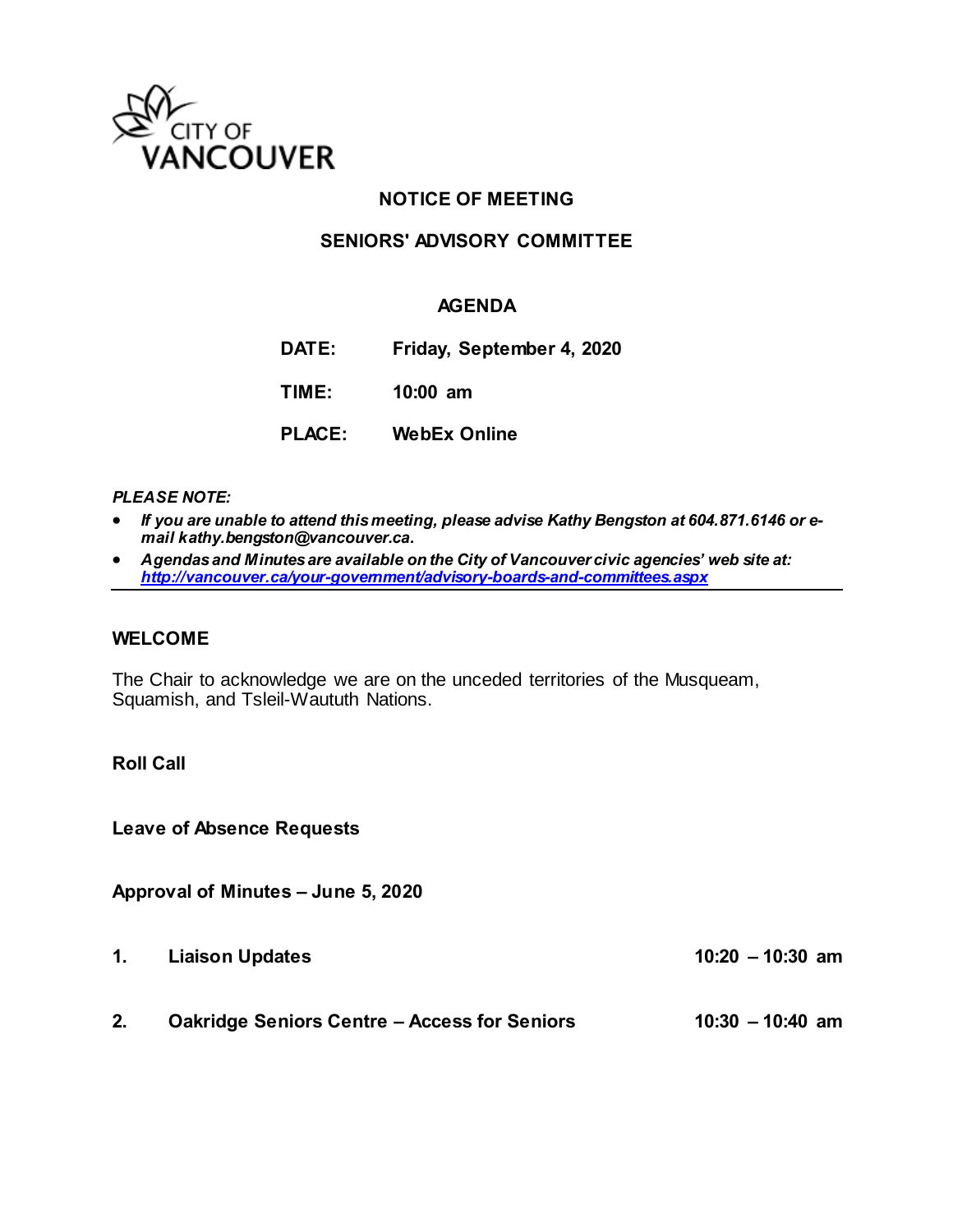| 3.                                                                                                                                                                                                                                                                                              | <b>Sunset Seniors' Centre – Letter of Support</b>                                                                                                                                                | $10:40 - 10:45$ am |  |  |
|-------------------------------------------------------------------------------------------------------------------------------------------------------------------------------------------------------------------------------------------------------------------------------------------------|--------------------------------------------------------------------------------------------------------------------------------------------------------------------------------------------------|--------------------|--|--|
| 4.                                                                                                                                                                                                                                                                                              | <b>Translink - Route Re-alignment</b>                                                                                                                                                            | $10:45 - 10:55$ am |  |  |
| 5.                                                                                                                                                                                                                                                                                              | <b>Broadway Subway Extension - Letter of Support</b>                                                                                                                                             | $10:55 - 11:00$ am |  |  |
| Refers to Item No. 4.b. Transportation and Mobility, Sub-committee Reports<br><b>Persons with Disabilities Advisory Committee</b><br>Regular Meeting, January 10, 2020                                                                                                                          |                                                                                                                                                                                                  |                    |  |  |
| <b>MOVED by Dale Lutes</b><br><b>SECONDED by Jacquie Weiler</b>                                                                                                                                                                                                                                 |                                                                                                                                                                                                  |                    |  |  |
| THEREFORE BE IT RESOLVED THAT the Seniors' Advisory Committee Chair<br>write a letter to Translink CEO and Board, and other interested parties, regarding<br>the Millennium Line Broadway extension accessibility features, with emphasis on<br>accessible public washrooms and dual elevators. |                                                                                                                                                                                                  |                    |  |  |
| <b>CARRIED UNANIMOUSLY</b>                                                                                                                                                                                                                                                                      |                                                                                                                                                                                                  |                    |  |  |
| 6.                                                                                                                                                                                                                                                                                              | <b>Subcommittee Updates</b><br>a) Housing<br>i) Review and approve motion - Marc White<br>ii) Community of Support - Donna Clark<br>iii) Elevators - Callie Wong<br>iv) False Creek - Marc White | $11:00 - 11:50$ am |  |  |
|                                                                                                                                                                                                                                                                                                 | b) Transportation and Mobility<br>c) Engagement<br>d) Persons with Disabilities - Laura Mackenrot                                                                                                |                    |  |  |
| 7.                                                                                                                                                                                                                                                                                              | <b>New Business</b><br>a) Granville Bridge -<br><b>Report to Council September 16, 2020</b>                                                                                                      | $11:50 - 11:55$ am |  |  |